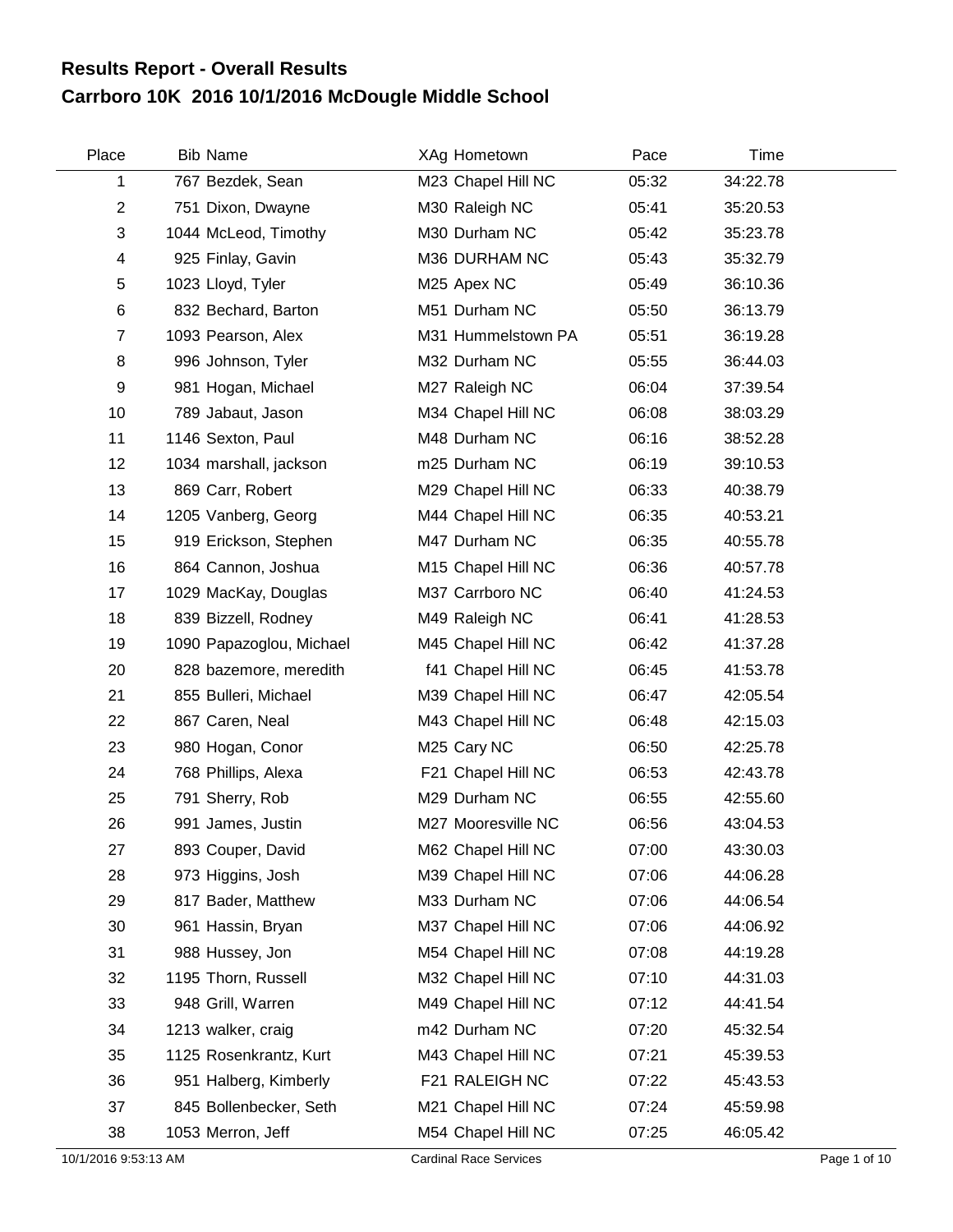| Place | <b>Bib Name</b>          | XAg Hometown        | Pace  | Time     |  |
|-------|--------------------------|---------------------|-------|----------|--|
| 39    | 993 Jaspers, Ilona       | F47 Carrboro NC     | 07:27 | 46:15.78 |  |
| 40    | 1115 Rice, Gary          | M56 Mebane NC       | 07:27 | 46:18.54 |  |
| 41    | 976 Hill, Laura          | F42 Chapel Hill NC  | 07:29 | 46:26.04 |  |
| 42    | 1210 Wagner, Joe         | M46 GRAHAM NC       | 07:31 | 46:38.28 |  |
| 43    | 813 Astrachan, Owen      | M60 Chapel Hill NC  | 07:32 | 46:46.03 |  |
| 44    | 773 Nervo-Jabaut, Lucas  | M13 Chapel Hill NC  | 07:32 | 46:49.28 |  |
| 45    | 1237 Young, Jessica      | F27 Chapel Hill NC  | 07:33 | 46:51.29 |  |
| 46    | 1106 Pridgen, Virginia   | F13 Carrboro NC     | 07:33 | 46:54.78 |  |
| 47    | 987 Huntley, Sam         | M33 Durham NC       | 07:34 | 46:59.96 |  |
| 48    | 792 Gale, William        | M42 Carrboro NC     | 07:35 | 47:07.78 |  |
| 49    | 1198 totten, brian       | m39 Durham NC       | 07:37 | 47:17.55 |  |
| 50    | 979 Hoerger, Tom         | M57 Chapel Hill NC  | 07:38 | 47:25.78 |  |
| 51    | 806 Alston, Kwame        | M23 Carrboro NC     | 07:39 | 47:33.03 |  |
| 52    | 1058 Mitchell, Roger     | M66 Carrboro NC     | 07:40 | 47:38.29 |  |
| 53    | 896 Crockett, Jason      | M40 DURHAM NC       | 07:42 | 47:48.03 |  |
| 54    | 819 Baker, Ray           | F20 DURHAM NC       | 07:43 | 47:54.04 |  |
| 55    | 756 Rice, John Allen     | M18 Mebane NC       | 07:43 | 47:55.29 |  |
| 56    | 921 Evans, Elizabeth     | F36 Chapel Hill NC  | 07:43 | 47:57.78 |  |
| 57    | 1105 Pridgen, Dallas     | M54 Carrboro NC     | 07:45 | 48:09.54 |  |
| 58    | 1121 Rogers, Nora        | F39 Carrboro NC     | 07:46 | 48:13.79 |  |
| 59    | 932 Gardner, Joanne      | F61 Chapel Hill NC  | 07:46 | 48:15.04 |  |
| 60    | 1148 Shelton, Ken        | M60 Chapel Hill NC  | 07:47 | 48:20.53 |  |
| 61    | 782 Clark, Wade          | M71 Pittsboro NC    | 07:49 | 48:33.28 |  |
| 62    | 1228 Will, Roch          | M60 Mebane NC       | 07:51 | 48:47.03 |  |
| 63    | 1104 Prabucki, Bernard   | M54 Carrboro NC     | 07:51 | 48:47.28 |  |
| 64    | 923 Farber, Julia Gray   | F26 Chapel Hill NC  | 07:52 | 48:52.03 |  |
| 65    | 985 Howe, George         | M61 RALEIGH NC      | 07:52 | 48:52.78 |  |
| 66    | 790 Wampole, Mark        | M49 Hillsborough NC | 07:53 | 48:55.04 |  |
| 67    | 801 Ackerman, Alix       | F26 Raleigh NC      | 07:54 | 49:05.54 |  |
| 68    | 1192 Thomas, Jody        | M45 Chapel Hill NC  | 07:54 | 49:05.79 |  |
| 69    | 913 Duronio, Bob         | M51 Chapel Hill NC  | 07:55 | 49:07.54 |  |
| 70    | 1216 Watson, Julia       | F27 Carrboro NC     | 07:56 | 49:15.03 |  |
| 71    | 912 Drayna, Tim          | M28 Carrboro NC     | 07:56 | 49:15.04 |  |
| 72    | 1060 Moody, Cary         | F41 Carrboro NC     | 07:56 | 49:16.21 |  |
| 73    | 1076 Northen, John       | M66 Chapel Hill NC  | 07:56 | 49:17.04 |  |
| 74    | 1068 Munoz-Hermoso, Abel | M41 Carrboro NC     | 07:57 | 49:19.78 |  |
| 75    | 1012 Langdon, Dina       | F49 Apex NC         | 07:58 | 49:29.28 |  |
| 76    | 1095 Pietz, Harlan       | M25 New York NY     | 08:00 | 49:39.79 |  |
| 77    | 1132 Saunders, Gary      | M63 Chapel Hill NC  | 08:00 | 49:40.53 |  |
| 78    | 822 Barnes, Dwight       | M41 Cary NC         | 08:00 | 49:43.53 |  |
| 79    | 783 Dayton, Paul         | M43 Carrboro NC     | 08:01 | 49:44.28 |  |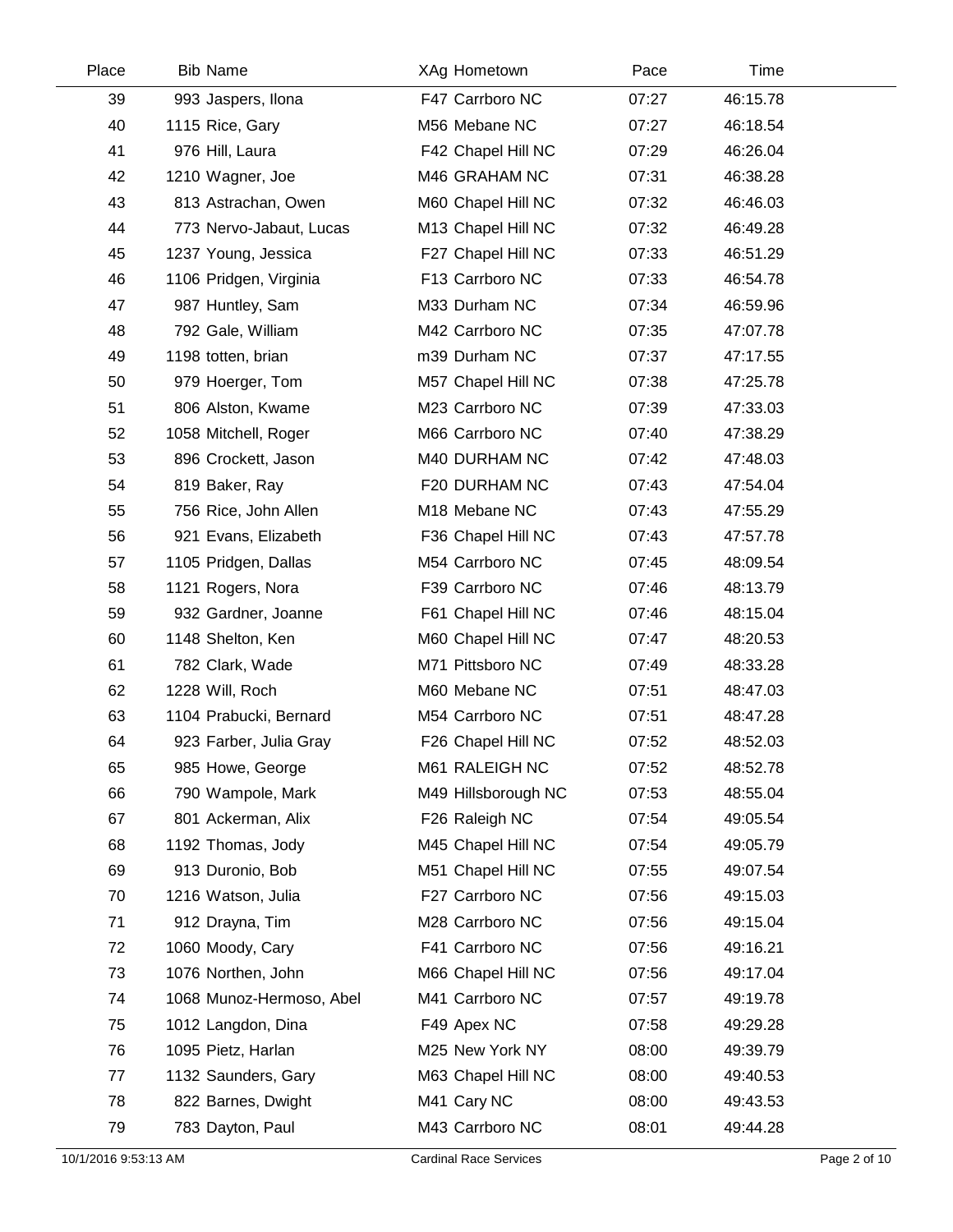| Place | <b>Bib Name</b>        | XAg Hometown        | Pace  | Time     |  |
|-------|------------------------|---------------------|-------|----------|--|
| 80    | 776 Armstrong, Mike    | M57 Chapel Hill NC  | 08:02 | 49:50.53 |  |
| 81    | 990 James, Jessica     | F25 Mooresville NC  | 08:02 | 49:51.53 |  |
| 82    | 824 Barnes, Edward     | M43 Durham NC       | 08:02 | 49:55.53 |  |
| 83    | 778 Romero, Nathan     | M26 Carrboro NC     | 08:04 | 50:06.29 |  |
| 84    | 969 Hemelt, Steve      | M34 Carrboro NC     | 08:04 | 50:06.30 |  |
| 85    | 1236 Yoder, Jason      | M43 Carrboro NC     | 08:07 | 50:21.28 |  |
| 86    | 939 Gordek, Harper     | M39 Chapel Hill NC  | 08:07 | 50:22.04 |  |
| 87    | 1136 Schmidt, Blaine   | m49 Chapel Hill NC  | 08:07 | 50:26.53 |  |
| 88    | 1152 Singer, Amy       | F39 Hillsborough NC | 08:08 | 50:29.04 |  |
| 89    | 1002 Kauftheil, Randy  | M58 Chapel Hill NC  | 08:08 | 50:29.29 |  |
| 90    | 870 Carroll, Sarah     | F38 Carrboro NC     | 08:08 | 50:31.29 |  |
| 91    | 994 jhaveri, ravi      | M45 DURHAM NC       | 08:10 | 50:45.03 |  |
| 92    | 835 Benedick, David    | M41 Chapel Hill NC  | 08:12 | 50:55.04 |  |
| 93    | 1134 Schliebe, Erich   | M41 Pittsboro NC    | 08:12 | 50:55.78 |  |
| 94    | 877 Chong, Pearlie     | F33 Chapel Hill NC  | 08:13 | 50:59.78 |  |
| 95    | 886 Collins, Ann       | F37 Carrboro NC     | 08:14 | 51:06.54 |  |
| 96    | 952 Hammel, Kacey      | F38 Carrboro NC     | 08:16 | 51:17.78 |  |
| 97    | 895 Crncic, John       | M39 Carrboro NC     | 08:16 | 51:18.59 |  |
| 98    | 1232 Winters, Brett    | M27 Carrboro NC     | 08:16 | 51:21.04 |  |
| 99    | 1126 rowe, miles       | M41 Durham NC       | 08:17 | 51:23.78 |  |
| 100   | 1110 Ramsden, Madeline | F13 Chapel Hill NC  | 08:17 | 51:26.54 |  |
| 101   | 1199 Trout, Susan      | F42 Chapel Hill NC  | 08:18 | 51:30.54 |  |
| 102   | 1037 Matti, Michael    | M58 Durham NC       | 08:18 | 51:32.28 |  |
| 103   | 1209 Vinas, Sarah      | F35 Chapel Hill NC  | 08:19 | 51:37.54 |  |
| 104   | 854 Brown, Laura       | F31 Chapel Hill NC  | 08:20 | 51:43.79 |  |
| 105   | 905 Dempsey, Lee       | M44 Carrboro NC     | 08:21 | 51:48.78 |  |
| 106   | 807 Anderson, Dev      | M42 Chapel Hill NC  | 08:21 | 51:50.54 |  |
| 107   | 992 Jarvis, Lauren     | F33 Chapel Hill NC  | 08:23 | 52:02.54 |  |
| 108   | 1078 O'Donnell, Julie  | F33 Washington DC   | 08:24 | 52:08.03 |  |
| 109   | 747 Adams, Mike        | M59 Chapel Hill NC  | 08:24 | 52:08.78 |  |
| 110   | 1043 mclean, john      | m54 Chapel Hill NC  | 08:24 | 52:11.04 |  |
| 111   | 944 Granados, Nicholas | M13 Carrboro NC     | 08:26 | 52:19.78 |  |
| 112   | 830 Beatty, Brian Gyro | M53 Hillsborough NC | 08:27 | 52:26.01 |  |
| 113   | 1206 Venlet, Jessica   | F28 Carrboro NC     | 08:27 | 52:28.53 |  |
| 114   | 833 Bedard, Jenn       | F31 Raleigh NC      | 08:28 | 52:32.29 |  |
| 115   | 982 Holland, Holly     | F54 Chapel Hill NC  | 08:28 | 52:32.78 |  |
| 116   | 871 Carson, Beth       | F26 Cary NC         | 08:28 | 52:33.53 |  |
| 117   | 1147 Shank, James      | M56 Chapel Hill NC  | 08:28 | 52:34.78 |  |
| 118   | 1003 King, Julia       | F33 Carrboro NC     | 08:29 | 52:41.04 |  |
| 119   | 1092 Patterson, Evan   | M49 Chapel Hill NC  | 08:29 | 52:41.29 |  |
| 120   | 815 Ayers, Brandon     | M32 Carrboro NC     | 08:30 | 52:47.78 |  |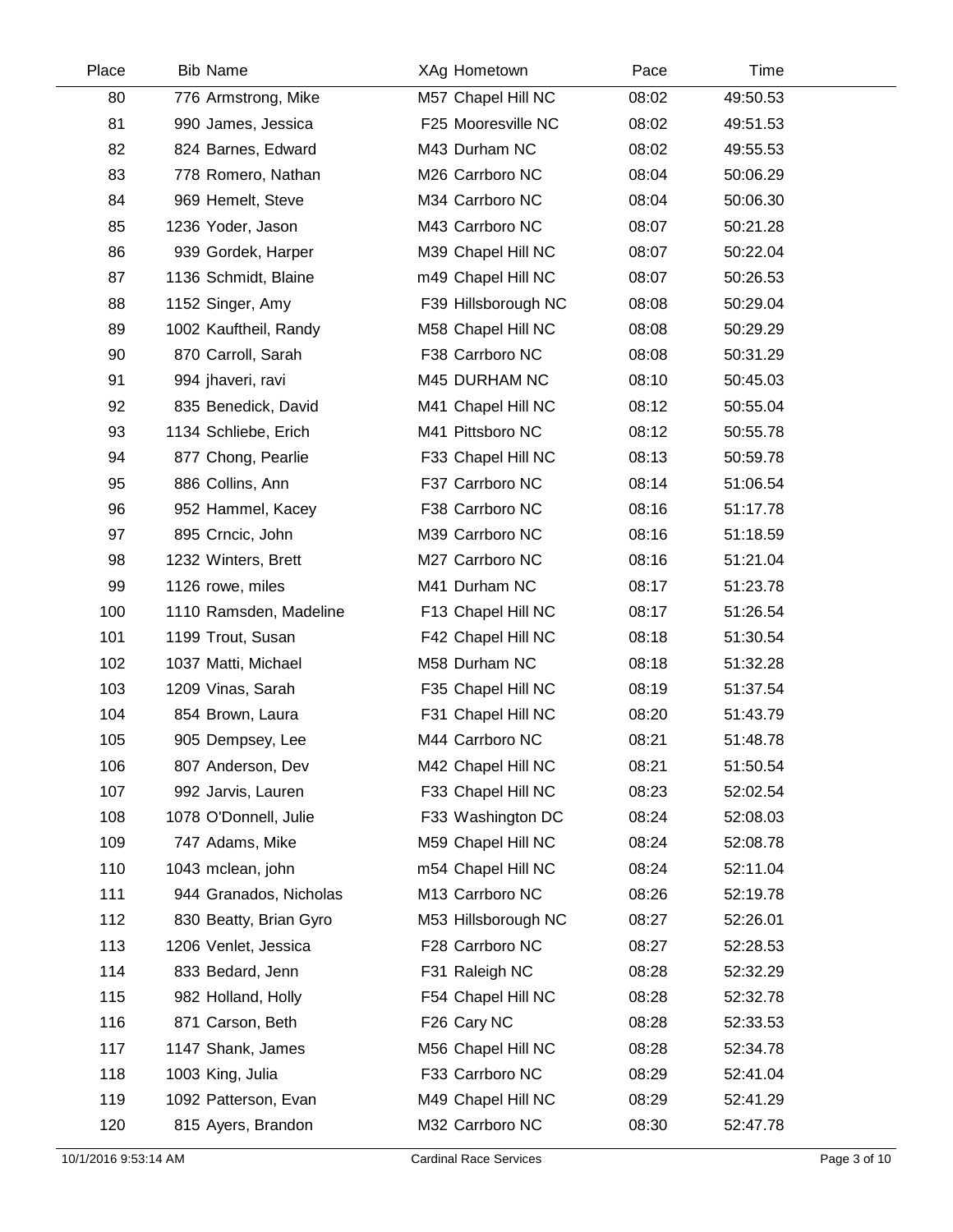| Place | <b>Bib Name</b>         | XAg Hometown       | Pace  | Time     |  |
|-------|-------------------------|--------------------|-------|----------|--|
| 121   | 1150 Shubert, Tiffany   | F46 Chapel Hill NC | 08:31 | 52:53.28 |  |
| 122   | 868 Carey, Elizabeth    | F54 Pittsboro NC   | 08:33 | 53:04.53 |  |
| 123   | 922 Fanning, Alan       | M52 Carrboro NC    | 08:34 | 53:09.78 |  |
| 124   | 1130 Salisbury, Kathryn | F44 GRAHAM NC      | 08:35 | 53:15.28 |  |
| 125   | 779 Clossick, Tina      | F45 Chapel Hill NC | 08:35 | 53:19.54 |  |
| 126   | 1176 Strano, Alex       | M52 Durham NC      | 08:37 | 53:31.28 |  |
| 127   | 946 Griffin, Shauna     | F39 Chapel Hill NC | 08:37 | 53:31.29 |  |
| 128   | 1173 Stolka, Kurt       | M35 Carrboro NC    | 08:38 | 53:39.28 |  |
| 129   | 1172 Stolka, Kristen    | F36 Carrboro NC    | 08:38 | 53:39.53 |  |
| 130   | 1000 Judson, Erin       | F36 Chapel Hill NC | 08:40 | 53:49.29 |  |
| 131   | 977 Hirschman, Caitlin  | f44 Chapel Hill NC | 08:41 | 53:57.93 |  |
| 132   | 1069 Murchison, Matthew | M37 Chapel Hill NC | 08:41 | 53:58.04 |  |
| 133   | 762 Telech, Justin      | M35 Carrboro NC    | 08:42 | 53:58.79 |  |
| 134   | 1040 McGinty, Jessie    | F26 Chapel Hill NC | 08:44 | 54:11.03 |  |
| 135   | 858 Burr, Matt          | M36 Carrboro NC    | 08:44 | 54:15.03 |  |
| 136   | 891 Correia, Joao       | M48 Durham NC      | 08:44 | 54:16.53 |  |
| 137   | 766 Woodlief, Dan       | M54 Durham NC      | 08:45 | 54:18.37 |  |
| 138   | 750 Dixon, Amy          | F29 Raleigh NC     | 08:45 | 54:20.29 |  |
| 139   | 748 Aldrich, Kathryn    | F24 Chapel Hill NC | 08:45 | 54:23.04 |  |
| 140   | 1035 Matthews, David    | M40 Carrboro NC    | 08:46 | 54:26.28 |  |
| 141   | 971 Herrick, Jeffrey    | M43 Carrboro NC    | 08:47 | 54:35.54 |  |
| 142   | 1109 Ramsden, Dale      | M52 Chapel Hill NC | 08:48 | 54:37.53 |  |
| 143   | 1166 Stack, Andrew      | M35 Savannah GA    | 08:48 | 54:38.78 |  |
| 144   | 1120 Rives, Don         | M55 Chapel Hill NC | 08:48 | 54:41.04 |  |
| 145   | 958 Harrison, Stuart    | M43 Chapel Hill NC | 08:49 | 54:45.53 |  |
| 146   | 1046 McNeilly, Kevin    | F64 Carrboro NC    | 08:50 | 54:49.28 |  |
| 147   | 761 Tackett, Kate       | F23 Snow Camp NC   | 08:50 | 54:49.53 |  |
| 148   | 1137 Schmitz, William   | M44 Chapel Hill NC | 08:50 | 54:53.29 |  |
| 149   | 1189 Tart, Eric         | M40 Four Oaks NC   | 08:51 | 54:55.36 |  |
| 150   | 1167 stanley, will      | m31 Carrboro NC    | 08:51 | 54:56.78 |  |
| 151   | 825 Barnes, Eileen      | F34 Durham NC      | 08:51 | 54:58.03 |  |
| 152   | 917 Ellington, Chris    | M50 Cary NC        | 08:51 | 55:00.46 |  |
| 153   | 857 Burgess, Lara       | F31 Durham NC      | 08:52 | 55:05.03 |  |
| 154   | 947 Griffin, Thomas     | M71 Cary NC        | 08:54 | 55:16.04 |  |
| 155   | 752 Flynn, Michael      | M66 Carrboro NC    | 08:55 | 55:20.24 |  |
| 156   | 850 Breito, Nathan      | M34 Chapel Hill NC | 08:56 | 55:25.78 |  |
| 157   | 1220 Wehn, Amy          | F34 Durham NC      | 08:57 | 55:32.28 |  |
| 158   | 1025 Lopez, Destiny     | F41 Carrboro NC    | 08:57 | 55:35.03 |  |
| 159   | 874 Chesser, Susan      | F53 Durham NC      | 08:58 | 55:43.28 |  |
| 160   | 884 cohen, jeff         | M51 Chapel Hill NC | 08:58 | 55:44.03 |  |
| 161   | 1113 Rees, John         | M57 Chapel Hill NC | 08:59 | 55:44.29 |  |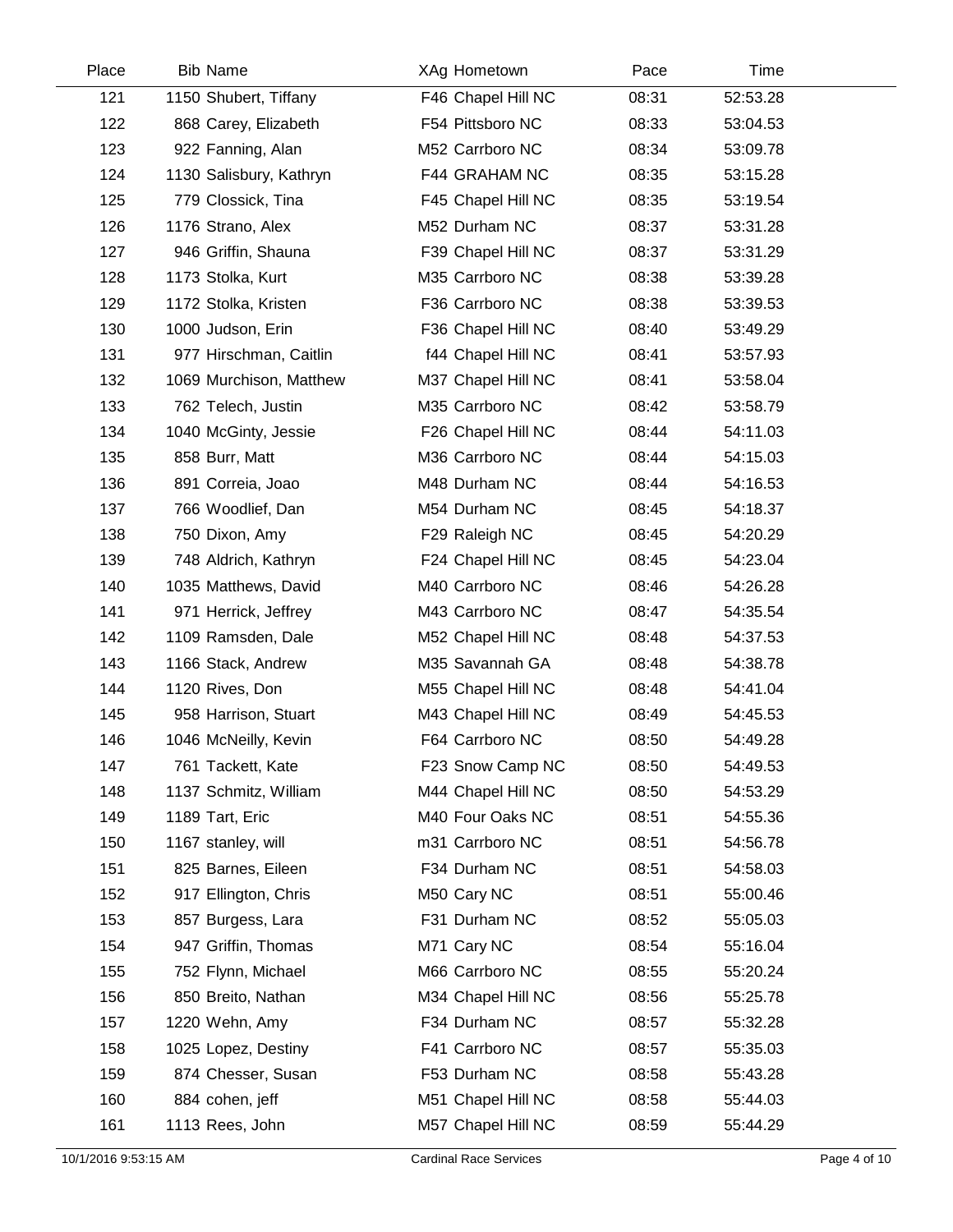| Place | <b>Bib Name</b>            | XAg Hometown        | Pace  | Time     |  |
|-------|----------------------------|---------------------|-------|----------|--|
| 162   | 1017 Li, Vivian            | F59 Durham NC       | 08:59 | 55:48.28 |  |
| 163   | 935 Gershon, Timothy       | M49 Chapel Hill NC  | 08:59 | 55:50.29 |  |
| 164   | 1098 Podkul, Tim           | M35 Chapel Hill NC  | 09:00 | 55:50.54 |  |
| 165   | 1190 Taylor, Ken           | M53 Chapel Hill NC  | 09:00 | 55:51.04 |  |
| 166   | 784 Bearman, Dov           | M14 Chapel Hill NC  | 09:01 | 56:02.28 |  |
| 167   | 1143 Scott, Kate           | F37 Chapel Hill NC  | 09:03 | 56:10.54 |  |
| 168   | 1005 Kinyamu, Harriet      | F51 Cary NC         | 09:03 | 56:11.79 |  |
| 169   | 774 Himmel, Theresa        | F48 Chapel Hill NC  | 09:05 | 56:25.03 |  |
| 170   | 1204 Valmorbida, Ricardo   | M52 Chapel Hill NC  | 09:05 | 56:27.53 |  |
| 171   | 915 dye, aaron             | m43 Chapel Hill NC  | 09:08 | 56:43.29 |  |
| 172   | 875 Cheves, Avery          | F27 Carrboro NC     | 09:09 | 56:51.29 |  |
| 173   | 754 McKirahan, Matthew     | M29 Carrboro NC     | 09:09 | 56:51.54 |  |
| 174   | 887 Collis, Stewart        | M48 Carrboro NC     | 09:10 | 56:55.54 |  |
| 175   | 920 Escaler, Margarita     | F44 Chapel Hill NC  | 09:11 | 57:00.29 |  |
| 176   | 786 Straub, Magdalena      | F26 College Park MD | 09:14 | 57:20.79 |  |
| 177   | 1169 Steinberg, Lynn       | F41 Chapel Hill NC  | 09:16 | 57:30.03 |  |
| 178   | 1102 Power, Robyn          | F30 Durham NC       | 09:16 | 57:30.53 |  |
| 179   | 1004 King, Roxanne         | F30 Carrboro NC     | 09:16 | 57:35.29 |  |
| 180   | 1024 long, robert          | m65 Chapel Hill NC  | 09:17 | 57:38.29 |  |
| 181   | 1067 Mullis, Robin         | F59 Carrboro NC     | 09:17 | 57:39.05 |  |
| 182   | 1154 Singley, Catherine    | F56 Chapel Hill NC  | 09:17 | 57:39.29 |  |
| 183   | 803 Adams, Christin        | F25 Apex NC         | 09:17 | 57:40.28 |  |
| 184   | 802 Adams, Aaron           | M25 Apex NC         | 09:17 | 57:40.55 |  |
| 185   | 1096 Pizzagalli, Mia       | F49 Chapel Hill NC  | 09:18 | 57:47.54 |  |
| 186   | 1027 Lund-bardi, Betsy     | F33 Pittsboro NC    | 09:18 | 57:47.78 |  |
| 187   | 1071 Nason, Ellen          | F53 Chapel Hill NC  | 09:19 | 57:50.79 |  |
| 188   | 1107 Prince, Carol         | F24 Carrboro NC     | 09:19 | 57:51.28 |  |
| 189   | 1238 Yova, Frederique      | F43 Chapel Hill NC  | 09:20 | 57:57.53 |  |
| 190   | 1018 Libby, Taylor         | F34 Carrboro NC     | 09:21 | 58:05.78 |  |
| 191   | 1100 Porter, Greg          | M54 Carrboro NC     | 09:22 | 58:07.79 |  |
| 192   | 873 Cavanaugh, Mark        | m43 Chapel Hill NC  | 09:22 | 58:08.72 |  |
| 193   | 1013 Langham, Daniel       | M30 Chapel Hill NC  | 09:22 | 58:09.34 |  |
| 194   | 1142 Scott, Caroline       | F60 Chapel Hill NC  | 09:22 | 58:10.78 |  |
| 195   | 1116 Richardson, Julie     | F53 Chapel Hill NC  | 09:23 | 58:14.28 |  |
| 196   | 1055 Millard, Krista       | F43 Pittsboro NC    | 09:23 | 58:16.28 |  |
| 197   | 1008 Kohrman, Richard      | M68 Mebane NC       | 09:25 | 58:27.79 |  |
| 198   | 829 Bearman, Rachel        | F46 Chapel Hill NC  | 09:26 | 58:32.78 |  |
| 199   | 1170 Steinberg, Michael    | M43 Chapel Hill NC  | 09:26 | 58:34.29 |  |
| 200   | 1032 mandeville-long, anne | f57 Chapel Hill NC  | 09:28 | 58:46.78 |  |
| 201   | 937 Glass-Steel, Christine | F42 Chapel Hill NC  | 09:28 | 58:49.53 |  |
| 202   | 763 WHALEN, krista         | F26 Durham NC       | 09:29 | 58:50.53 |  |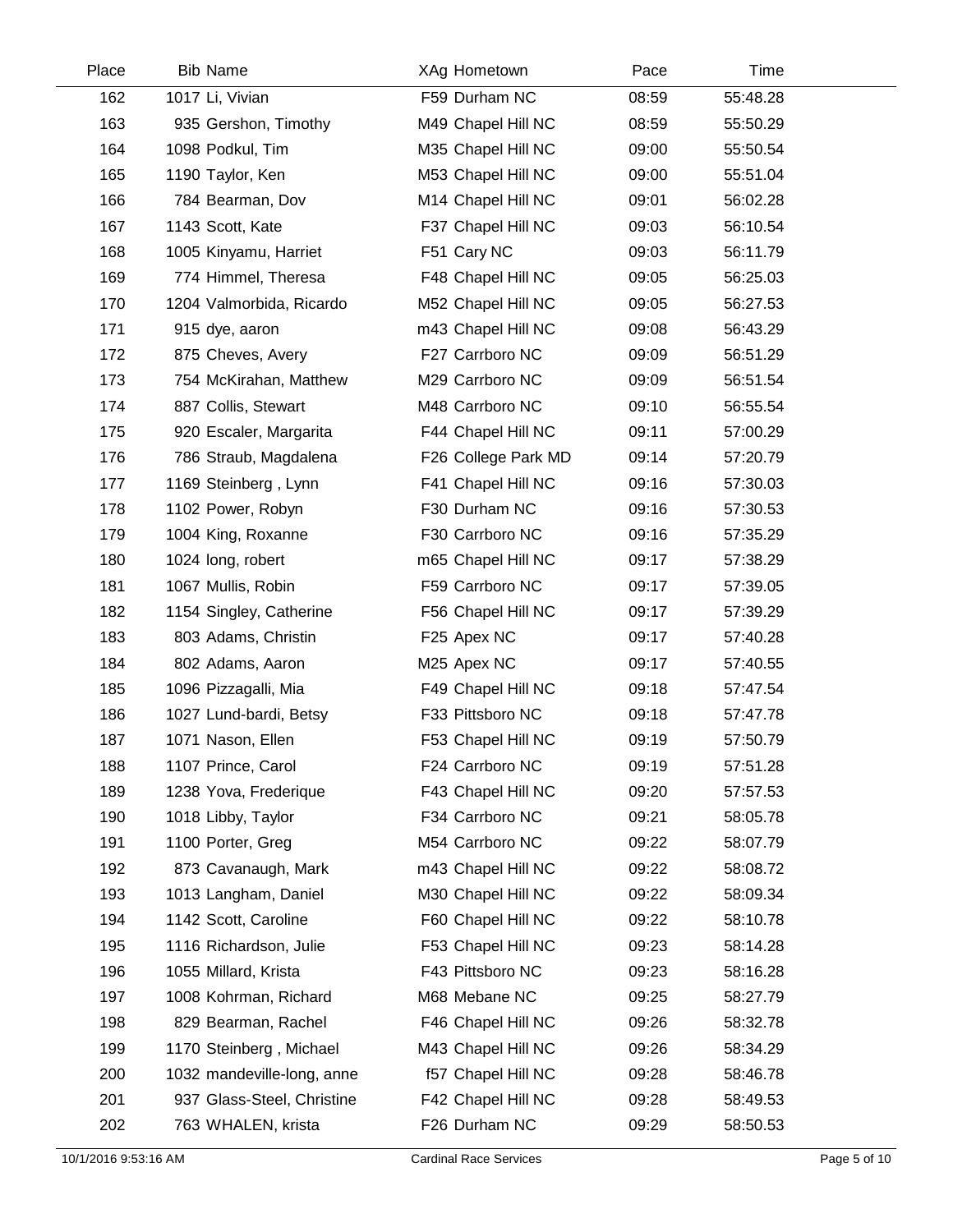| Place | <b>Bib Name</b>          | XAg Hometown          | Pace  | Time        |  |
|-------|--------------------------|-----------------------|-------|-------------|--|
| 203   | 1063 Morris, Ingrid      | F40 Carrboro NC       | 09:31 | 59:07.03    |  |
| 204   | 898 Cross, Alexander     | M35 Chapel Hill NC    | 09:33 | 59:17.79    |  |
| 205   | 899 Cross, Allyson       | F36 Chapel Hill NC    | 09:33 | 59:18.04    |  |
| 206   | 1201 Tweedy, Jonathan    | M38 Greensboro NC     | 09:34 | 59:21.78    |  |
| 207   | 753 Green, Jennifer      | F36 Chapel Hill NC    | 09:34 | 59:25.04    |  |
| 208   | 909 Donica, Kimberly     | F45 Chapel Hill NC    | 09:35 | 59:32.29    |  |
| 209   | 1056 Mills, Karin        | F50 Carrboro NC       | 09:36 | 59:34.03    |  |
| 210   | 840 Bloom, Kerry         | M62 Chapel Hill NC    | 09:36 | 59:34.79    |  |
| 211   | 995 Ji, Wendy            | F21 Cary NC           | 09:36 | 59:36.54    |  |
| 212   | 757 Richard, Rebecca     | F41 Chapel Hill NC    | 09:36 | 59:39.28    |  |
| 213   | 1057 Mills, Tina         | F44 Pittsboro NC      | 09:37 | 59:41.30    |  |
| 214   | 967 Hede, Karyn          | F52 Chapel Hill NC    | 09:37 | 59:44.53    |  |
| 215   | 975 Hill, Dan            | M39 Chapel Hill NC    | 09:39 | 59:56.03    |  |
| 216   | 809 Anscher, Mitch       | M61 Richmond VA       | 09:41 | 01:00:08.78 |  |
| 217   | 1196 Thuesen, Sarah      | F43 Carrboro NC       | 09:42 | 01:00:12.53 |  |
| 218   | 1021 Lindberg, Lina      | F36 Chapel Hill NC    | 09:42 | 01:00:14.54 |  |
| 219   | 1088 Pait, Allison       | F38 Oak Ridge NC      | 09:43 | 01:00:18.04 |  |
| 220   | 984 Hopper, Marie        | F37 Pittsboro NC      | 09:43 | 01:00:18.29 |  |
| 221   | 788 Woods, Maggie        | F29 Durham NC         | 09:43 | 01:00:22.18 |  |
| 222   | 851 Brill, Dayna         | F29 Chapel Hill NC    | 09:43 | 01:00:22.53 |  |
| 223   | 831 Beaver, Brittany     | F28 Raleigh NC        | 09:45 | 01:00:35.54 |  |
| 224   | 1085 Painter, Todd       | M46 Chapel Hill NC    | 09:46 | 01:00:40.53 |  |
| 225   | 936 Ghio, Andrew         | M61 Chapel Hill NC    | 09:46 | 01:00:40.53 |  |
| 226   | 900 Dais, Jaslin         | F28 Chapel Hill NC    | 09:48 | 01:00:50.78 |  |
| 227   | 1114 Reeves, Amy         | F43 Chapel Hill NC    | 09:49 | 01:00:59.78 |  |
| 228   | 759 Saunders, Angela     | F50 Southern Pines NC | 09:50 | 01:01:06.78 |  |
| 229   | 1064 Morrison, Bill      | M49 Durham NC         | 09:51 | 01:01:08.28 |  |
| 230   | 1042 McHenry, Troy       | M37 Durham NC         | 09:51 | 01:01:11.54 |  |
| 231   | 989 Jacobsen, William    | M25 Cary NC           | 09:51 | 01:01:12.04 |  |
| 232   | 954 Hanks, Abigail       | F23 Durham NC         | 09:51 | 01:01:13.04 |  |
| 233   | 1174 Storie, Hollie      | F32 Vilas NC          | 09:53 | 01:01:23.28 |  |
| 234   | 970 Hernandez, Jennifer  | F29 Durham NC         | 09:54 | 01:01:29.54 |  |
| 235   | 960 Haskins, Teri        | F55 Chapel Hill NC    | 09:55 | 01:01:35.80 |  |
| 236   | 1194 Thorn, rosemary     | F61 Chapel Hill NC    | 09:55 | 01:01:36.28 |  |
| 237   | 968 Heine, Amy           | F50 Chapel Hill NC    | 09:56 | 01:01:42.79 |  |
| 238   | 758 Riek, Jim            | M51 Carrboro NC       | 09:56 | 01:01:43.84 |  |
| 239   | 1131 Sanoff, Hanna       | F42 Chapel Hill NC    | 09:58 | 01:01:50.79 |  |
| 240   | 956 Hanson, Margaret     | F43 Carrboro NC       | 10:00 | 01:02:06.28 |  |
| 241   | 1028 Machlin, Laura      | F25 Carrboro NC       | 10:01 | 01:02:11.28 |  |
| 242   | 821 Barkhurst, David     | M33 Durham NC         | 10:04 | 01:02:32.73 |  |
| 243   | 1179 Straubel, Stephanie | F26 Chapel Hill NC    | 10:04 | 01:02:32.78 |  |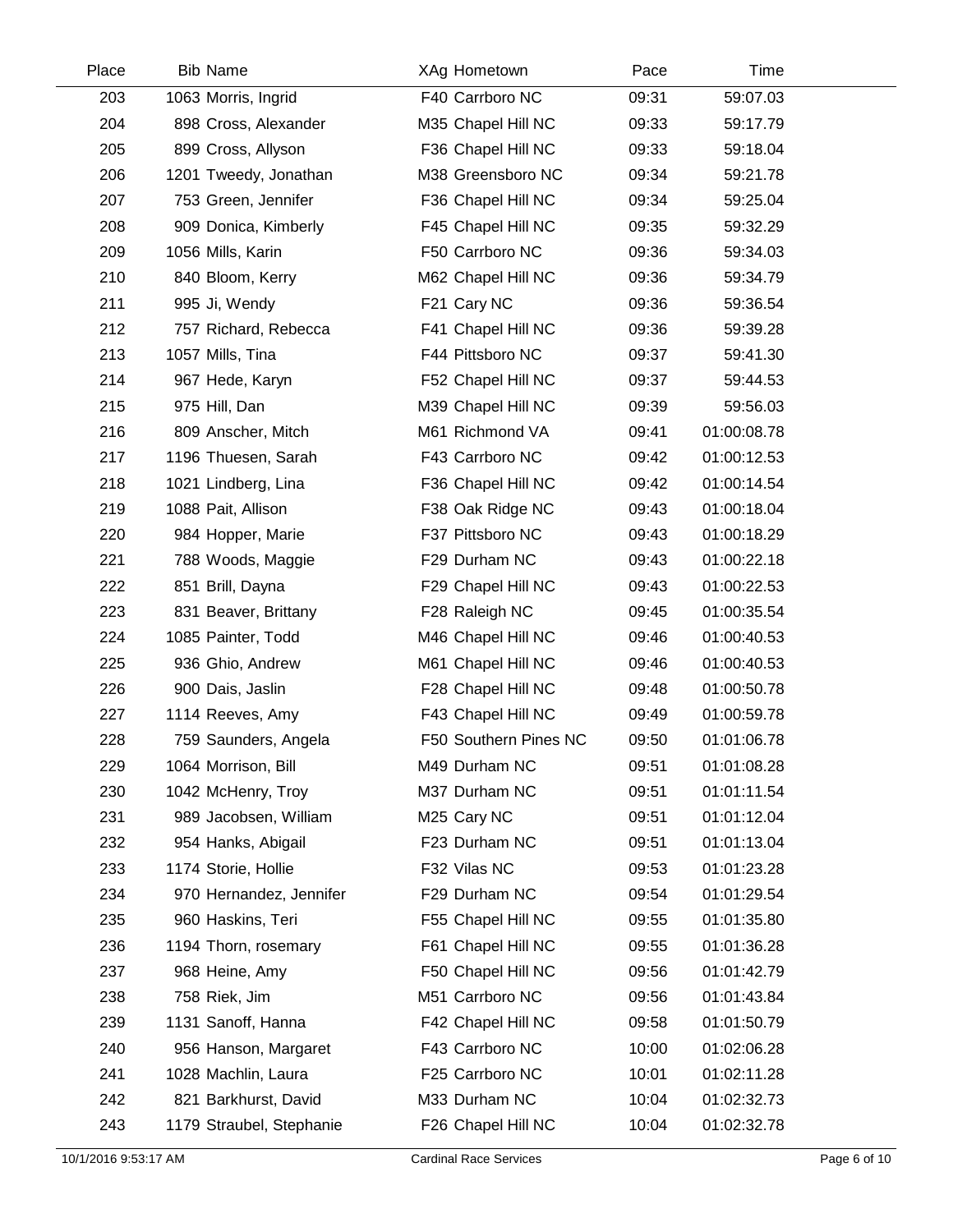| Place | <b>Bib Name</b>           | XAg Hometown        | Pace  | Time        |
|-------|---------------------------|---------------------|-------|-------------|
| 244   | 827 Baumler, Katherine    | F42 Chapel Hill NC  | 10:05 | 01:02:35.28 |
| 245   | 1161 Soto, Linda Carolina | F48 Carrboro NC     | 10:05 | 01:02:36.28 |
| 246   | 1045 McMahon, Sarah       | F19 Chapel Hill NC  | 10:06 | 01:02:43.78 |
| 247   | 804 Alcalay, Alexa        | F19 DURHAM NC       | 10:06 | 01:02:44.03 |
| 248   | 775 Armstrong, Jennifer   | F55 Chapel Hill NC  | 10:07 | 01:02:46.78 |
| 249   | 1124 Rosen, Norm          | m62 Chapel Hill NC  | 10:08 | 01:02:54.03 |
| 250   | 861 Calabrese, Emma       | F28 Carrboro NC     | 10:11 | 01:03:12.53 |
| 251   | 1011 Lam, Yik             | M36 Carrboro NC     | 10:11 | 01:03:12.78 |
| 252   | 906 Dennis, Omari         | M30 Carrboro NC     | 10:11 | 01:03:15.29 |
| 253   | 1101 Potter, Lora         | F32 Chapel Hill NC  | 10:12 | 01:03:18.78 |
| 254   | 1217 Watterson, Carolyn   | F49 Pittsboro NC    | 10:13 | 01:03:28.53 |
| 255   | 865 Cardona, Adam         | M13 Chapel Hill NC  | 10:15 | 01:03:37.79 |
| 256   | 1031 Madduri, Mallika     | F21 Chapel Hill NC  | 10:15 | 01:03:38.78 |
| 257   | 879 Clark, Emily          | F34 Chapel Hill NC  | 10:16 | 01:03:44.05 |
| 258   | 1075 Nesbitt, AnnieLloyd  | F33 Raleigh NC      | 10:16 | 01:03:45.03 |
| 259   | 1082 Onypchuk, Lana       | F29 Carrboro NC     | 10:17 | 01:03:48.53 |
| 260   | 889 Copeland, Valerie     | F48 Chapel Hill NC  | 10:18 | 01:04:00.04 |
| 261   | 953 Hanami, Erika         | F35 Chapel Hill NC  | 10:19 | 01:04:04.54 |
| 262   | 1185 Surh, Jerry          | M77 Carrboro NC     | 10:20 | 01:04:08.03 |
| 263   | 1006 Kleinhammes, Alfred  | M65 Chapel Hill NC  | 10:21 | 01:04:16.28 |
| 264   | 1087 Paisner, Sara        | F43 Chapel Hill NC  | 10:21 | 01:04:18.04 |
| 265   | 1014 Leganza, Alicia      | F30 Durham NC       | 10:22 | 01:04:25.03 |
| 266   | 853 Broome, Lisa          | F35 Chapel Hill NC  | 10:24 | 01:04:34.03 |
| 267   | 810 Arnel, Tom            | M53 Carrboro NC     | 10:25 | 01:04:38.29 |
| 268   | 1181 Strick, Rebecca      | F38 Chapel Hill NC  | 10:26 | 01:04:47.03 |
| 269   | 1026 Louder, Tawnya       | F45 Chapel Hill NC  | 10:26 | 01:04:49.30 |
| 270   | 1225 White, Renee         | F46 Chapel Hill NC  | 10:26 | 01:04:49.78 |
| 271   | 930 French, Sally         | F46 Chapel Hill NC  | 10:26 | 01:04:50.28 |
| 272   | 1038 McCurry, Alice       | F34 Efland NC       | 10:26 | 01:04:50.53 |
| 273   | 914 Dwyer, Caroline       | F36 Chapel Hill NC  | 10:27 | 01:04:52.03 |
| 274   | 811 Arnold, Jennifer      | F46 Chapel Hill NC  | 10:27 | 01:04:53.53 |
| 275   | 999 Joseph, Sarah         | F39 Chapel Hill NC  | 10:27 | 01:04:55.78 |
| 276   | 890 CORKEN, JAMES         | M49 Hillsborough NC | 10:28 | 01:05:01.79 |
| 277   | 931 Friedrich, Chris      | M44 Carrboro NC     | 10:28 | 01:05:02.04 |
| 278   | 1112 Ratner, Shana        | F37 Carrboro NC     | 10:29 | 01:05:06.03 |
| 279   | 1089 Palazzolo, Sara      | F30 Pittsboro NC    | 10:30 | 01:05:11.54 |
| 280   | 1229 Williams, Crystal    | F42 Durham NC       | 10:30 | 01:05:15.28 |
| 281   | 1036 Matti, Clare         | F54 Durham NC       | 10:31 | 01:05:20.53 |
| 282   | 1001 Karpinos, Ralph      | M66 Chapel Hill NC  | 10:32 | 01:05:26.29 |
| 283   | 1144 Seils, Damon         | M43 Carrboro NC     | 10:34 | 01:05:36.04 |
| 284   | 1197 Tosetto, Valeria     | F36 Durham NC       | 10:34 | 01:05:40.04 |
|       |                           |                     |       |             |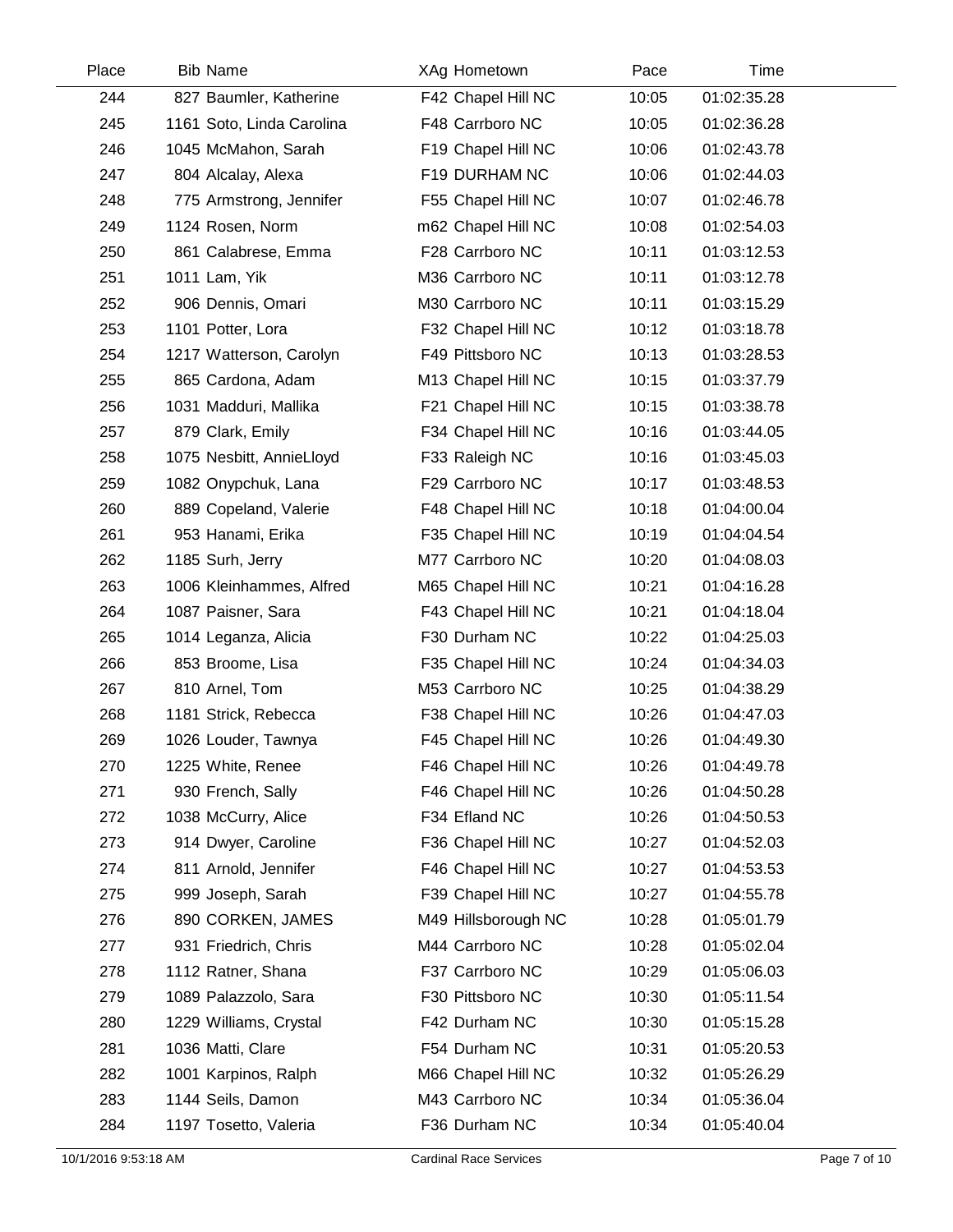| Place | <b>Bib Name</b>         | XAg Hometown       | Pace  | <b>Time</b> |  |
|-------|-------------------------|--------------------|-------|-------------|--|
| 285   | 1081 Olmedo, Jose       | M46 Carrboro NC    | 10:36 | 01:05:52.55 |  |
| 286   | 1061 Moore, Kristin     | F44 Durham NC      | 10:37 | 01:05:53.29 |  |
| 287   | 1070 Najera, Cristin    | F37 Durham NC      | 10:40 | 01:06:14.54 |  |
| 288   | 1128 Sadler, Bobby      | M44 GRAHAM NC      | 10:41 | 01:06:22.78 |  |
| 289   | 1212 Wahlstrom, Torey   | F47 Chapel Hill NC | 10:42 | 01:06:24.03 |  |
| 290   | 1164 Speer, Jennifer    | F23 Chapel Hill NC | 10:42 | 01:06:28.78 |  |
| 291   | 1211 Wahlstrom, Erik    | M47 Chapel Hill NC | 10:44 | 01:06:37.78 |  |
| 292   | 1214 Walsh, Kerry       | F23 Chapel Hill NC | 10:47 | 01:06:58.31 |  |
| 293   | 938 Godfrey, Alaina     | F24 Durham NC      | 10:47 | 01:06:58.79 |  |
| 294   | 1140 Schubert, Nancy    | F54 Chapel Hill NC | 10:47 | 01:06:59.03 |  |
| 295   | 1129 Salemson, Jeremy   | M47 Chapel Hill NC | 10:48 | 01:07:03.78 |  |
| 296   | 1049 Mecham, Sue        | F48 Chapel Hill NC | 10:53 | 01:07:35.53 |  |
| 297   | 1203 Vail, Jack         | M10 Chapel Hill NC | 10:57 | 01:07:59.53 |  |
| 298   | 771 Cupitt, Howard      | M74 DURHAM NC      | 10:57 | 01:08:01.78 |  |
| 299   | 814 Atmatzidis, Jane    | F32 Durham NC      | 10:58 | 01:08:03.28 |  |
| 300   | 808 Anderson, Sheelagh  | F69 Carrboro NC    | 10:59 | 01:08:09.53 |  |
| 301   | 844 Boggess, Kim        | F51 Chapel Hill NC | 10:59 | 01:08:12.78 |  |
| 302   | 1159 Smith, Laurie      | F59 Chapel Hill NC | 11:00 | 01:08:15.54 |  |
| 303   | 1175 Strain, Betsy      | F50 Durham NC      | 11:01 | 01:08:23.78 |  |
| 304   | 847 Boone, Joan         | F63 Efland NC      | 11:02 | 01:08:30.78 |  |
| 305   | 945 Greene, Deb         | F59 Chapel Hill NC | 11:03 | 01:08:35.78 |  |
| 306   | 760 Shak, Stacy         | F35                | 11:04 | 01:08:46.54 |  |
| 307   | 892 Cotton, David       | M61 Durham NC      | 11:06 | 01:08:57.95 |  |
| 308   | 859 Bush, Len           | M71 Chapel Hill NC | 11:08 | 01:09:07.54 |  |
| 309   | 903 Day, Laura          | F45 Durham NC      | 11:08 | 01:09:07.54 |  |
| 310   | 848 Bourne, Linda       | F53 Carrboro NC    | 11:15 | 01:09:51.62 |  |
| 311   | 852 Brooks, Laura       | F53 Chapel Hill NC | 11:19 | 01:10:18.12 |  |
| 312   | 1099 Pooley, Paul       | m61 Durham NC      | 11:19 | 01:10:18.61 |  |
| 313   | 918 Ellington, Lee      | F50 Cary NC        | 11:21 | 01:10:26.13 |  |
| 314   | 1079 O'Keeffe, Kayleigh | F26 Carrboro NC    | 11:21 | 01:10:29.78 |  |
| 315   | 1122 Rose, Cindy        | F65 Chapel Hill NC | 11:23 | 01:10:40.36 |  |
| 316   | 997 Jones, Ashley       | F27 High Point NC  | 11:23 | 01:10:40.86 |  |
| 317   | 1091 Patrick, Eileen    | F42 Apex NC        | 11:23 | 01:10:43.86 |  |
| 318   | 772 Nelson, Sarah Beth  | F32 Chapel Hill NC | 11:25 | 01:10:53.11 |  |
| 319   | 1033 Maner, Joel        | M41 Durham NC      | 11:25 | 01:10:55.86 |  |
| 320   | 1117 Ricker, Julie      | F40 Pittsboro NC   | 11:29 | 01:11:15.86 |  |
| 321   | 1187 Swinney, Felicia   | F36 Chapel Hill NC | 11:29 | 01:11:16.61 |  |
| 322   | 856 bunce, julie        | f52 Chapel Hill NC | 11:29 | 01:11:16.86 |  |
| 323   | 841 Bloom, Rachael      | F28 Chapel Hill NC | 11:29 | 01:11:18.11 |  |
| 324   | 901 Daugherty, Cynthia  | F42 Raleigh NC     | 11:29 | 01:11:21.11 |  |
| 325   | 823 Barnes, Glenn       | M39 GRAHAM NC      | 11:29 | 01:11:21.36 |  |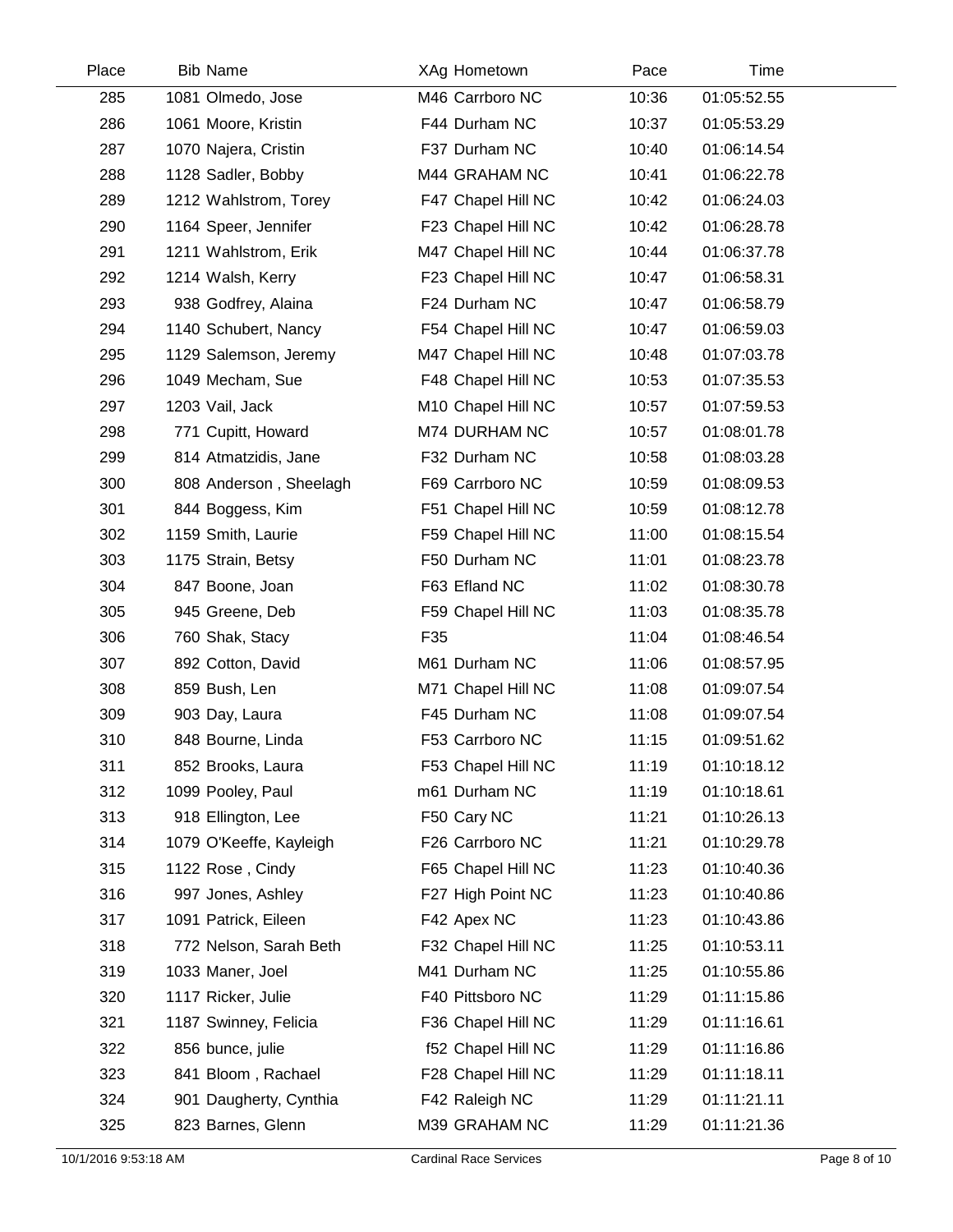| Place | <b>Bib Name</b>              | XAg Hometown       | Pace  | Time        |  |
|-------|------------------------------|--------------------|-------|-------------|--|
| 326   | 1155 Skrzynia, Cecile        | F68 Chapel Hill NC | 11:30 | 01:11:24.61 |  |
| 327   | 765 Williams, Leslie         | F46 Chapel Hill NC | 11:30 | 01:11:24.87 |  |
| 328   | 983 Holloman, Edith          | F57 Chapel Hill NC | 11:30 | 01:11:27.61 |  |
| 329   | 950 Hackney, Loretta         | F47 Chapel Hill NC | 11:30 | 01:11:27.61 |  |
| 330   | 764 White, Chris             | M39 Durham NC      | 11:32 | 01:11:35.11 |  |
| 331   | 862 Campbell, Trish          | M43 Raleigh NC     | 11:34 | 01:11:47.36 |  |
| 332   | 1158 Smeltzer, Megan         | F38 Wendell NC     | 11:34 | 01:11:47.62 |  |
| 333   | 1015 lennon, kenneth         | M59 Durham NC      | 11:35 | 01:11:53.36 |  |
| 334   | 966 Heaton, Ruth             | F60 Chapel Hill NC | 11:35 | 01:11:55.61 |  |
| 335   | 1215 Walton, Carol           | F64 DURHAM NC      | 11:35 | 01:11:58.36 |  |
| 336   | 1180 Street, Leslie          | F34 Durham NC      | 11:38 | 01:12:13.36 |  |
| 337   | 962 Hawes, LaDeane           | F52 Chapel Hill NC | 11:38 | 01:12:14.36 |  |
| 338   | 888 Conolly, Rory            | M68 Chapel Hill NC | 11:39 | 01:12:20.36 |  |
| 339   | 1123 Rosen, Maureen          | F59 Chapel Hill NC | 11:40 | 01:12:28.36 |  |
| 340   | 878 Ciszek, Brittney         | F26 Carrboro NC    | 11:42 | 01:12:38.11 |  |
| 341   | 883 Clendening, Hillary      | F30 Chapel Hill NC | 11:42 | 01:12:38.12 |  |
| 342   | 885 Collins, Kathleen        | F31 Apex NC        | 11:42 | 01:12:41.12 |  |
| 343   | 916 Eaves, Katherine         | F28 Clayton NC     | 11:43 | 01:12:42.61 |  |
| 344   | 957 Hanson-Baldauf, Dana     | F47 Chapel Hill NC | 11:43 | 01:12:45.36 |  |
| 345   | 963 Hayden, Elizabeth        | F38 Chapel Hill NC | 11:52 | 01:13:40.86 |  |
| 346   | 1230 Williams, Ashley        | F34 DURHAM NC      | 11:53 | 01:13:47.61 |  |
| 347   | 1080 Oliver, Kristen         | F34 Cary NC        | 12:04 | 01:14:54.36 |  |
| 348   | 769 Browne, Shawn            | M56 GRAHAM NC      | 12:05 | 01:15:05.11 |  |
| 349   | 826 Bartek, Carrie           | F54 Chapel Hill NC | 12:07 | 01:15:13.12 |  |
| 350   | 1041 McHenry, Rebecca        | F61 Chapel Hill NC | 12:08 | 01:15:22.11 |  |
| 351   | 1059 Molet, Talitha          | F30 Garner NC      | 12:08 | 01:15:23.61 |  |
| 352   | 1103 Powers, Bill            | m82 Chapel Hill NC | 12:09 | 01:15:24.61 |  |
| 353   | 1022 Litchfield, Brian       | M40 Carrboro NC    | 12:09 | 01:15:29.12 |  |
| 354   | 1183 Strobel, Jennifer       | F42 Durham NC      | 12:10 | 01:15:30.86 |  |
| 355   | 1162 Spadavecchio, Gina      | F47 Chapel Hill NC | 12:12 | 01:15:46.36 |  |
| 356   | 1188 Tallett, Jen            | F50 Chapel Hill NC | 12:12 | 01:15:46.61 |  |
| 357   | 1094 Penticoff, Rebecca      | F43 Chapel Hill NC | 12:13 | 01:15:54.12 |  |
| 358   | 820 BAKER, LYNDA             | F65 Chapel Hill NC | 12:20 | 01:16:33.61 |  |
| 359   | 964 Haywood, Marion          | F69 Chapel Hill NC | 12:27 | 01:17:16.86 |  |
| 360   | 1160 Sordean-Mintzer, Andrea | F61 Chapel Hill NC | 12:27 | 01:17:17.12 |  |
| 361   | 1016 Lewis, Kristen          | F31 Chapel Hill NC | 12:27 | 01:17:17.61 |  |
| 362   | 755 Morgan, Emilie           | F27 Durham NC      | 12:30 | 01:17:37.11 |  |
| 363   | 1163 Spang, Barb             | F68 Chapel Hill NC | 12:31 | 01:17:43.61 |  |
| 364   | 907 Dickinson, Theresa       | F32 Durham NC      | 12:32 | 01:17:49.61 |  |
| 365   | 838 Bissmeyer, Hannah        | F32 Durham NC      | 12:32 | 01:17:51.89 |  |
| 366   | 1048 mcnulty, james          | m36 Whitsett NC    | 12:35 | 01:18:08.36 |  |
|       |                              |                    |       |             |  |